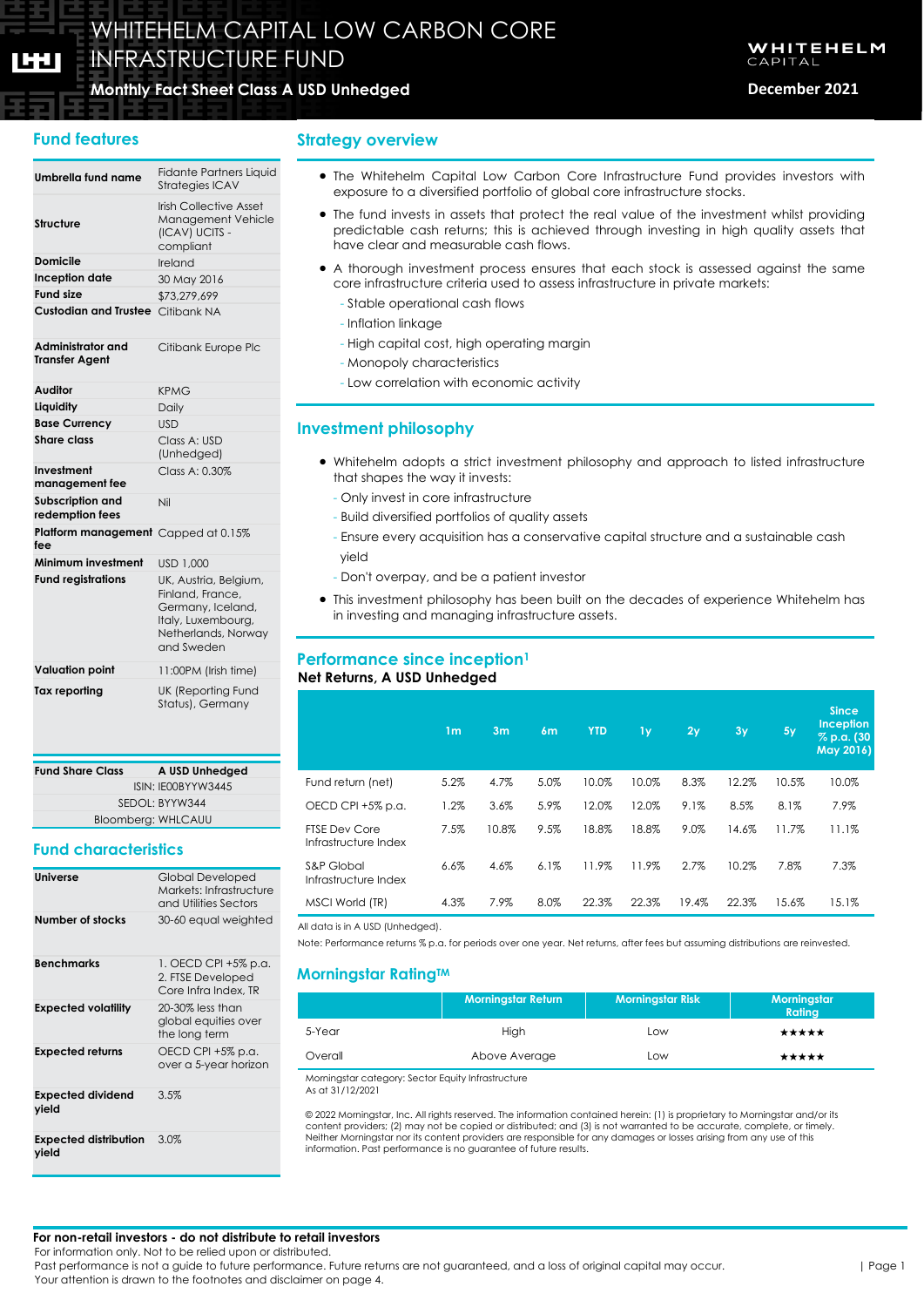**Monthly Fact Sheet** Monthly Fact Sheet

**Performance since inception continued<sup>1</sup>**

**Net returns, USD Unhedged**

160



# **Manager commentary**

In a strong finish to the year, the Whitehelm Low Carbon Core Infrastructure Fund (Class A USD Unhedged) returned 5.2%, net of fees, in December. The Fund has returned 10.0% for 2021 and has also returned 10.0% p.a. since its inception in May 2016, compared to the benchmark OECD CPI +5% p.a. return of 7.9% p.a. over the same period.

Global equity markets rallied strongly in December. The MSCI World Index returned 4.3% in December and ended the year 22.3% higher, in USD terms. Investors looked past the Omicron threat as data from South Africa and the UK indicated that the new COVID variant poses a lower risk of severe disease. Likewise, the risk from rising inflation and the start of monetary policy normalisation announced by the Fed in December were offset by strong corporate results in the previous quarter and continued economic strength.

US stocks overall outperformed the European equities in 2021, with the S&P 500 Index returning 28.7%, led by the Oil & Gas (+50%), Tech (+33%) and Financials (+33%) sectors. The Euro Stoxx 600 Index increased 22.2% in 2021, with all countries posting double digit returns. In comparison, the returns provided by Asian markets were underwhelming, with the Nikkei 225 Index returning 4.9%. The Australian (+13.0%) and Singapore (+9.8%) markets also provided modest returns relative to the US and Europe.

Within infrastructure, all sectors finished the year positive, with communication infrastructure stocks (+29.6%) the top performing sector in 2021, led by the US tower stocks which returned 33% on average. Within transport infrastructure, US freight railroads (+24.5%) outperformed the global toll road (+17.1%) and global airport (+13.2%) stocks. In the Utilities sector, US Utilities (+14.0%) significantly outperformed the European utilities (+5.4%) over the year. The strong performance in 2021 included solid returns provided by all sectors during the month of December, with communication infrastructure (+10.1%), US utilities (+9.4%), US railroads (+8.2%), global airports (+6.3%), European utilities (+5.0%) and global toll roads (+4.4%) all ending the month higher.

In 2021, the Fund's holdings in US freight railroads (+20.2%), toll roads (+21.7%), global communication infrastructure (+18.3%), US utilities (+16.9%) and European & UK utilities (+19.6%) sectors provided strong double-digit returns. The Fund's holdings in Australian electric utility Ausnet (+51.7%) and US freight railroad Kansas City Southern (+44.5%) were the top returning stocks as both companies benefited from sharp rise in stock prices following their takeover bids. The Fund's exposure to Japanese stocks detracted the performance over the year. The Japanese passenger railroad holdings were flat over the year, while the Japanese gas stocks fell.

In December, the Fund's utility stocks across all regions were positive, with US utilities (+7.9%) outperforming the European (+5.7%) and Asian (+3.7%) exposure. The German utility company E.ON (+11.9%) was the best performing stock as the company confirmed its earnings and growth targets to 2026 in end-November. In North American utilities, Fortis (+10.4%), Avista (+10.3%) and Consolidated Edison (+9.9%) were the top contributors. In non-utility sectors, US tower stock American Tower Corp was up 11.8% in December as it completed the acquisition of data centre management company CoreSite Realty Corp. US railroad Kansas City Southern came out of the Fund in mid-December after the completion of its merger with Canadian Pacific Railway Co. The Fund's European airport stocks bounced back in December, returning +7.9% on average during the month, with Paris Airport operator ADP rising +9.9% with improving traffic figures in November 2021.

### **Portfolio characteristics and construction Value**

|                      | <b>WHITEHELM LCCIF</b> | FTSE INDEX <sup>2</sup> |  |
|----------------------|------------------------|-------------------------|--|
| Dividend yield       | 3.0%                   | 2.9%                    |  |
| EV/EBITDA            | 13.7                   | 15.5                    |  |
| FCF yield            | 2.2%                   | 3.8%                    |  |
| Price/book           | 1.8                    | 2.8                     |  |
| <b>QUALITY</b>       |                        |                         |  |
|                      | <b>WHITEHELM LCCIF</b> | FTSE INDEX <sup>2</sup> |  |
| Debt/equity          | 138%                   | 208%                    |  |
| Payout Ratio         | 72%                    | 83%                     |  |
| RoA                  | 1.6%                   | 1.3%                    |  |
| RoIC                 | 5.3%                   | 1.2%                    |  |
| <b>RISK</b>          |                        |                         |  |
|                      | <b>WHITEHELM LCCIF</b> | FTSE INDEX <sup>2</sup> |  |
| Beta vs. MSCI        | 0.60                   | 0.65                    |  |
| Concentration -Top 5 | 13.5%                  | 26.1%                   |  |
| Tracking error       | 7.7%                   |                         |  |
| Volatility           | 11.3%                  | 12.4%                   |  |

## **Geographical Allocation vs FTSE Dev Core Infra Index**



- Asia ex Japan
- Japan
- North America
- Europe ex UK
- Asia ex Japan
- Japan
- North America
- Europe ex UK
- Cash

**For non-retail investors - do not distribute to retail investors**

For information only. Not to be relied upon or distributed.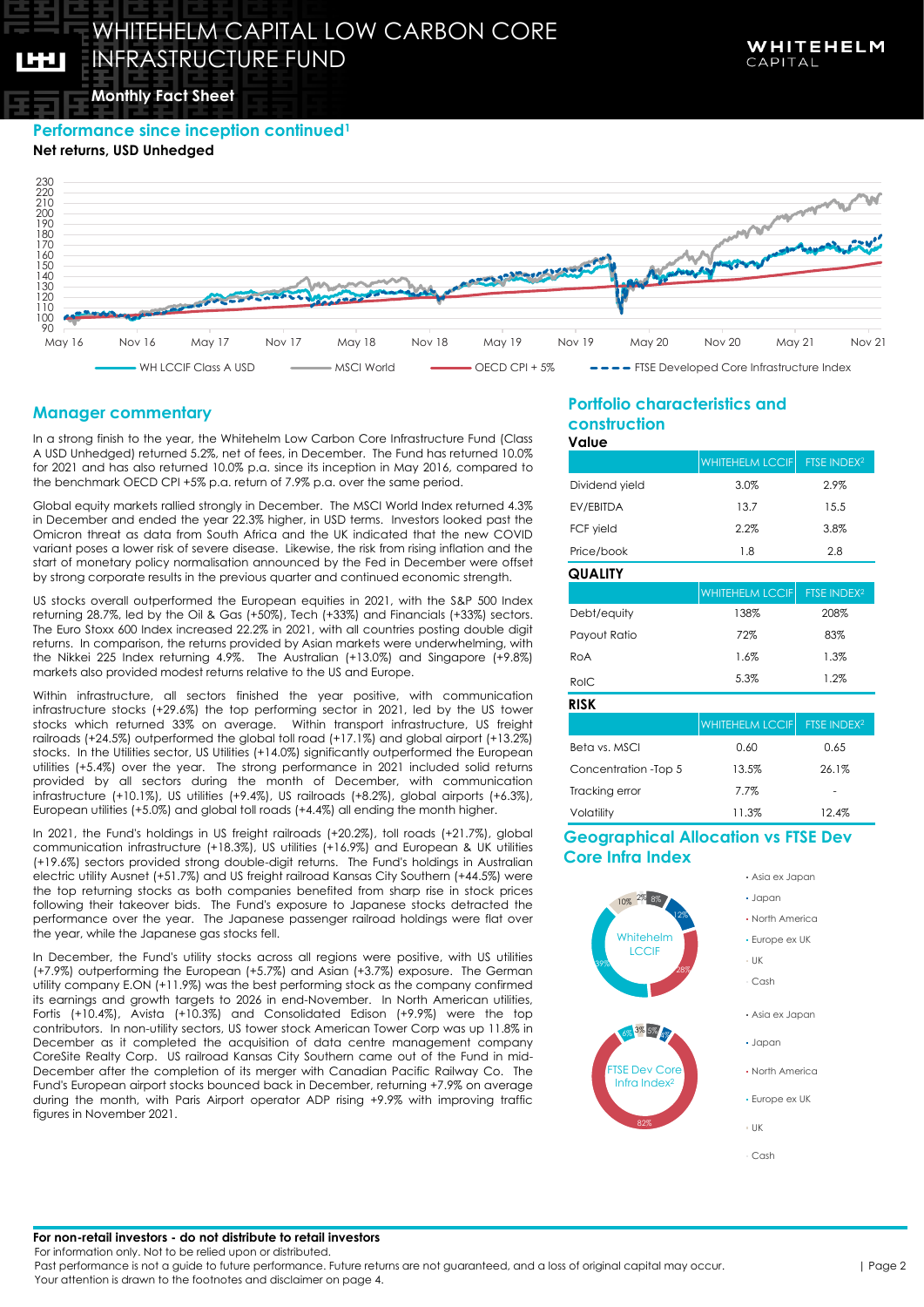# **Monthly Fact Sheet** Monthly Fact Sheet

IGU.

# **Sector Allocation vs FTSE Dev Core Infra Index**



# **Top 10 portfolio holdings<sup>4</sup>**

|                 | <b>HOLDINGS</b>                | <b>WEIGHT</b> |
|-----------------|--------------------------------|---------------|
| 1               | <b>FLUGHAFEN ZURICH AG-REG</b> | 2.72%         |
| $\overline{2}$  | E.ON SE                        | 2.71%         |
| 3               | <b>HYDRO ONE LTD</b>           | 2.70%         |
| $\overline{4}$  | <b>ATLAS ARTERIA</b>           | 2.68%         |
| 5               | AENA SME SA                    | 2.67%         |
| 6               | <b>ADP</b>                     | 2.67%         |
| $\overline{7}$  | <b>SJW GROUP</b>               | 2.66%         |
| 8               | SSE PLC                        | 2.66%         |
| 9               | PORTLAND GEN ELEC COM STK NPV  | 2.65%         |
| 10 <sup>°</sup> | <b>TERNA SPA</b>               | 2.64%         |

Benchmark: FTSE Developed Core Infrastructure Index

### **About Whitehelm**

- Whitehelm Capital is one of the largest independent global infrastructure fund managers, with an outstanding track record spanning over 23 years, \$5.4 billion of funds under management and \$25.1 billion in funds under advice.
- The firm applies a strict investment philosophy with the same focus on core infrastructure applied to both public and private markets.
- The team has 40 investment professionals in total, with the investment committee and portfolio manager supported by 24 infrastructure equity and debt specialists located across London and Sydney.
- Infrastructure assets, by their nature, face greater ESG risks than other sectors, and Whitehelm seeks to minimise these risks where possible. As a signatory to the principles of the United Nations Principles for Responsible Investing (UNPRI), Whitehelm actively incorporates the following ESG factors into portfolio management:
- 1. UNPRI Signatory since 2017 Actively support and follow UNPRI obligations
- 2. Robust Internal Policies and Guidelines Comprehensive ESG policy & code
- 3. Investment Process Integration including market leading third party research
- 4. Carbon Intensity Emissions assessed as part of the analysis
- 5. Proxy Voting All proxies actively voted with ESG overlay

Investment Committee: Graham Matthews - Chief Executive, Justin Webb – Head of Investment Solutions, Saji Anantakrishnan - Head of Australia and Asia and Ursula Tonkin – Head of Listed Strategies.



**Head of Listed Strategies**

**Ursula Tonkin**

- Extensive portfolio management and analytical experience in Australian and global equities.
- Prior roles include portfolio manager of an international equity fund targeting investment in companies involved in global sustainable energy supply and use, and lead analyst responsible for covering energy infrastructure, natural gas and renewable energy.
- The Low carbon Core Infrastructure team is embedded in Whitehelm's broader unlisted team and is overseen by the Whitehelm Listed Strategies Investment Committee which comprises the most experienced investors in the firm.

#### **For non-retail investors - do not distribute to retail investors**

For information only. Not to be relied upon or distributed.

Past performance is not a guide to future performance. Future returns are not guaranteed, and a loss of original capital may occur. Your attention is drawn to the footnotes and disclaimer on page 4.